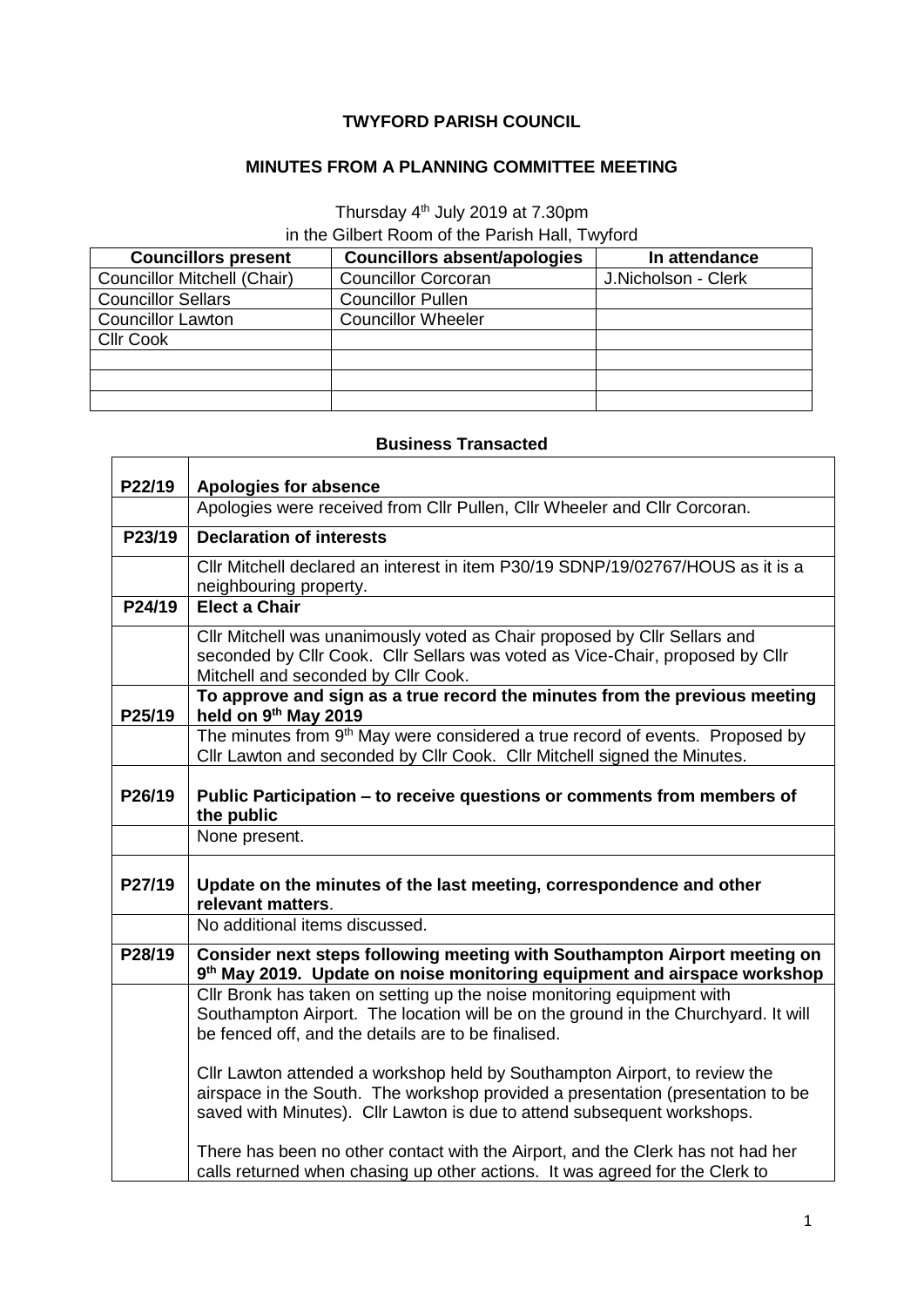|              | continue to contact the Airport, and find out where they are with their planning<br>application.                                                                                                                                                                                                                                                                                                                                            |  |
|--------------|---------------------------------------------------------------------------------------------------------------------------------------------------------------------------------------------------------------------------------------------------------------------------------------------------------------------------------------------------------------------------------------------------------------------------------------------|--|
|              |                                                                                                                                                                                                                                                                                                                                                                                                                                             |  |
| <b>Clerk</b> | Action: Clerk to monitor applications with Eastleigh planning for runway<br>extension.                                                                                                                                                                                                                                                                                                                                                      |  |
|              | Clerk to continue to contact airport for follow up on actions from meeting on                                                                                                                                                                                                                                                                                                                                                               |  |
| <b>Clerk</b> | 9 <sup>th</sup> May                                                                                                                                                                                                                                                                                                                                                                                                                         |  |
|              |                                                                                                                                                                                                                                                                                                                                                                                                                                             |  |
| P29/19       | Resolve planning decision on application SDNP/19/02544/HOUS, 5 Hill Rise,<br>single storey side extension, which was discussed at Full Parish Council<br>meeting 20th June 2019                                                                                                                                                                                                                                                             |  |
|              | The decision of no objection was ratified by the committee. Proposed by Cllr<br>Lawton and seconded by Cllr Mitchell.                                                                                                                                                                                                                                                                                                                       |  |
| P30/19       | To agree comments on new planning applications                                                                                                                                                                                                                                                                                                                                                                                              |  |
|              | Proposed conservatory to front of property.                                                                                                                                                                                                                                                                                                                                                                                                 |  |
|              | <b>Planning Application</b>                                                                                                                                                                                                                                                                                                                                                                                                                 |  |
|              | 2 The Stables Shawford Road Shawford SO21 2BP                                                                                                                                                                                                                                                                                                                                                                                               |  |
|              | Ref. No: SDNP/19/02767/HOUS   Received: Fri 07 Jun 2019   Validated: Fri 14 Jun                                                                                                                                                                                                                                                                                                                                                             |  |
|              | 2019   Status: Pending Consideration. Expires 17th July.                                                                                                                                                                                                                                                                                                                                                                                    |  |
|              | The planning was discussed with no opinion given by Cllr Mitchell. Cllr Lawton<br>questioned why the property was not a Listed application, and enquired whether<br>the curtilage of Shawford House covers the property. Cllr Mitchell was able to<br>report that the property is no longer covered by the curtilage, due to a change in<br>legislation, therefore a listed application was not required.                                   |  |
|              | The participating Cllrs agreed that whilst there were some concerns regarding the<br>size and access to the property, this would not constitute an objection. However,<br>the Cllrs also had concerns regarding the materials being used. There is<br>insufficient information to establish the materials being used, and concerns were<br>raised whether they would be sympathetic and in keeping with the surrounding<br>houses and area. |  |
|              | The Councillors voted 3 against, and 1 abstaining (CIIr Mitchell) therefore objection<br>was carried.                                                                                                                                                                                                                                                                                                                                       |  |
|              | <b>Proposed Garden Room Relocated Position</b><br><b>Planning Application</b>                                                                                                                                                                                                                                                                                                                                                               |  |
|              | Manor Barns, Harvest House Hazeley Road Twyford SO21 1QA<br>Ref. No: SDNP/19/02998/HOUS   Received: Fri 21 Jun 2019   Validated: Fri 21 Jun<br>2019   Status: Pending Consideration. Expires 23rd July.                                                                                                                                                                                                                                     |  |
|              | No comment                                                                                                                                                                                                                                                                                                                                                                                                                                  |  |
|              | proposed oak barn<br><b>Planning Application</b><br>Manor Barns, The Hay Barn Hazeley Road Twyford SO21 1QA                                                                                                                                                                                                                                                                                                                                 |  |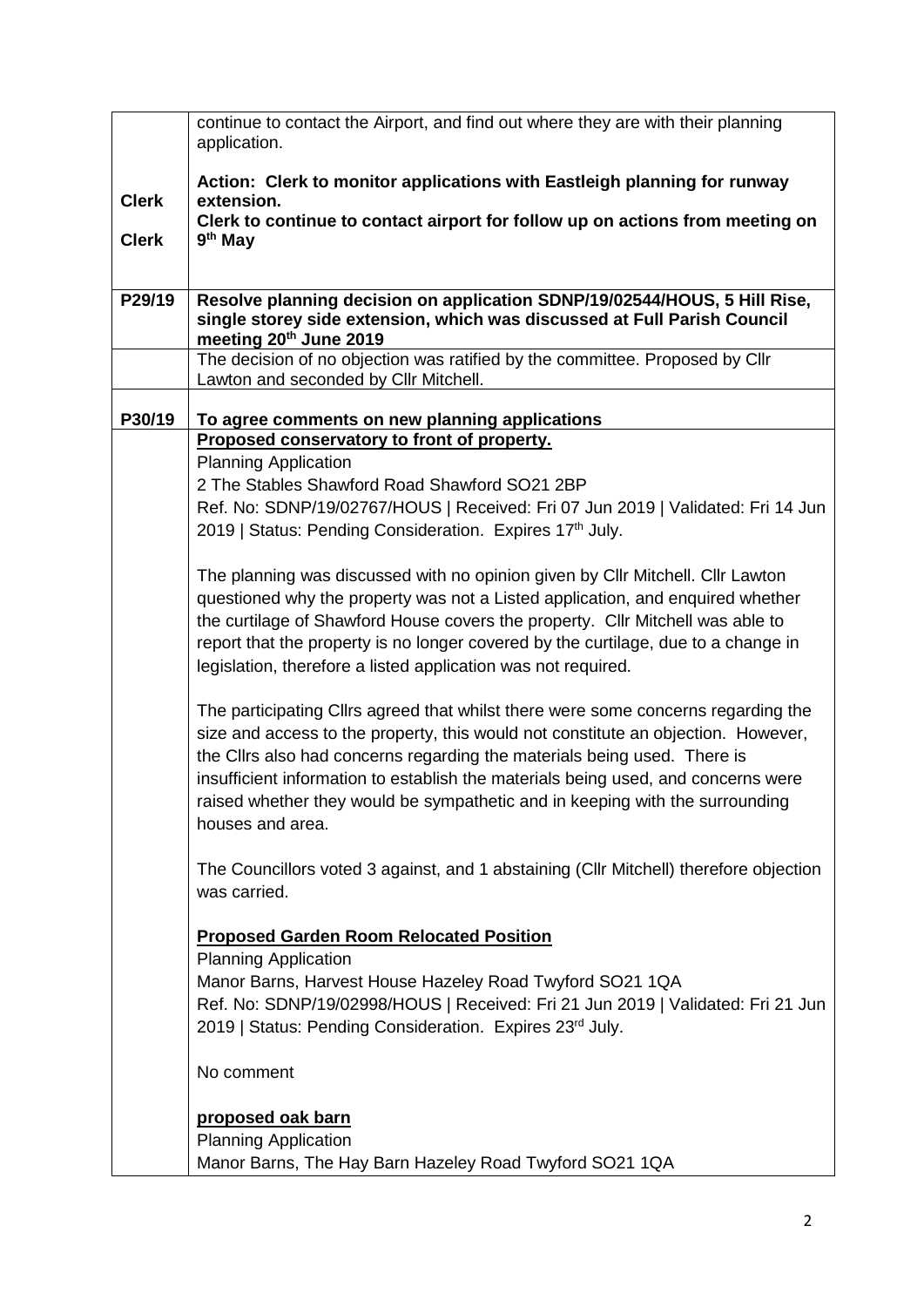|        | Ref. No: SDNP/19/03047/HOUS   Received: Tue 25 Jun 2019   Validated: Tue 25<br>Jun 2019   Status: Pending Consideration. Expires 23rd July.                                                                                                                                                                                |
|--------|----------------------------------------------------------------------------------------------------------------------------------------------------------------------------------------------------------------------------------------------------------------------------------------------------------------------------|
|        | No comment.                                                                                                                                                                                                                                                                                                                |
|        | The above property decisions were proposed by Cllr Sellars and seconded by Cllr<br>Lawton.                                                                                                                                                                                                                                 |
| P31/19 | Update on planning decisions made between 8th May and 3rd July 2019                                                                                                                                                                                                                                                        |
|        | The following decisions were noted, with no further comment.                                                                                                                                                                                                                                                               |
|        | Discharge of condition 4 of approved planning permission<br>SDNP/15/00686/FUL.                                                                                                                                                                                                                                             |
|        | Littlebourne Field Hazeley Road Twyford Hampshire<br>Ref. No: SDNP/19/02835/DCOND   Received: Mon 03 Jun 2019   Validated: Mon<br>03 Jun 2019   Status: Application Determined. Approved 17.06.19                                                                                                                          |
|        | Two storey extension to existing semi detached cottage.<br>Briar Cottage Highbridge Road Twyford Moors Winchester Hampshire SO21<br>1RW                                                                                                                                                                                    |
|        | Ref. No: SDNP/19/02226/PRE   Received: Wed 08 May 2019   Validated: Wed 08<br>May 2019   Status: Advice Provided. Pre-app advice provided 03.07.19                                                                                                                                                                         |
|        | Discharge of condition 4 of approved planning permission<br>SDNP/18/03016/FUL.<br>Hillcroft Hazeley Road Twyford Winchester Hampshire SO21 1PY<br>Ref. No: SDNP/19/01971/DCOND   Received: Tue 23 Apr 2019   Validated: Tue 23<br>Apr 2019   Status: Application Determined. Approved 17.06.19                             |
|        | <b>Proposed Garden Room</b><br>Manor Barns, Harvest House Hazeley Road Twyford SO21 1QA<br>Ref. No: SDNP/19/01677/HOUS   Received: Fri 05 Apr 2019   Validated: Fri 05 Apr<br>2019   Status: Application Determined. Approved 31.05.19                                                                                     |
|        | Two storey side and rear extension<br>Rose Cottage Segars Lane Twyford SO21 1QJ<br>Ref. No: SDNP/19/01637/HOUS   Received: Wed 03 Apr 2019   Validated: Wed 03<br>Apr 2019   Status: Application Determined. Approved 28.06.19                                                                                             |
|        | Erection of a single story shed/log store<br>Whistlers Love Lane Twyford Winchester Hampshire SO21 1FB<br>Ref. No: SDNP/19/01607/HOUS   Received: Thu 28 Mar 2019   Validated: Thu 28<br>Mar 2019   Status: Application Determined. Approved 23.05.19                                                                      |
|        | Alterations and extensions to existing dwelling; comprising hip to gable<br>conversion, rear dormer window and rear single storey extension<br>1 Hill Rise Twyford SO21 1QH<br>Ref. No: SDNP/19/01352/HOUS   Received: Wed 20 Mar 2019   Validated: Wed 20<br>Mar 2019   Status: Application Determined. Approved 15.05.19 |
|        | (Land Adjacent to Brookfield) Two new two bedroom semi-detached<br>dwellings<br>Brookfield Hazeley Road Twyford Winchester Hampshire SO21 1PX                                                                                                                                                                              |